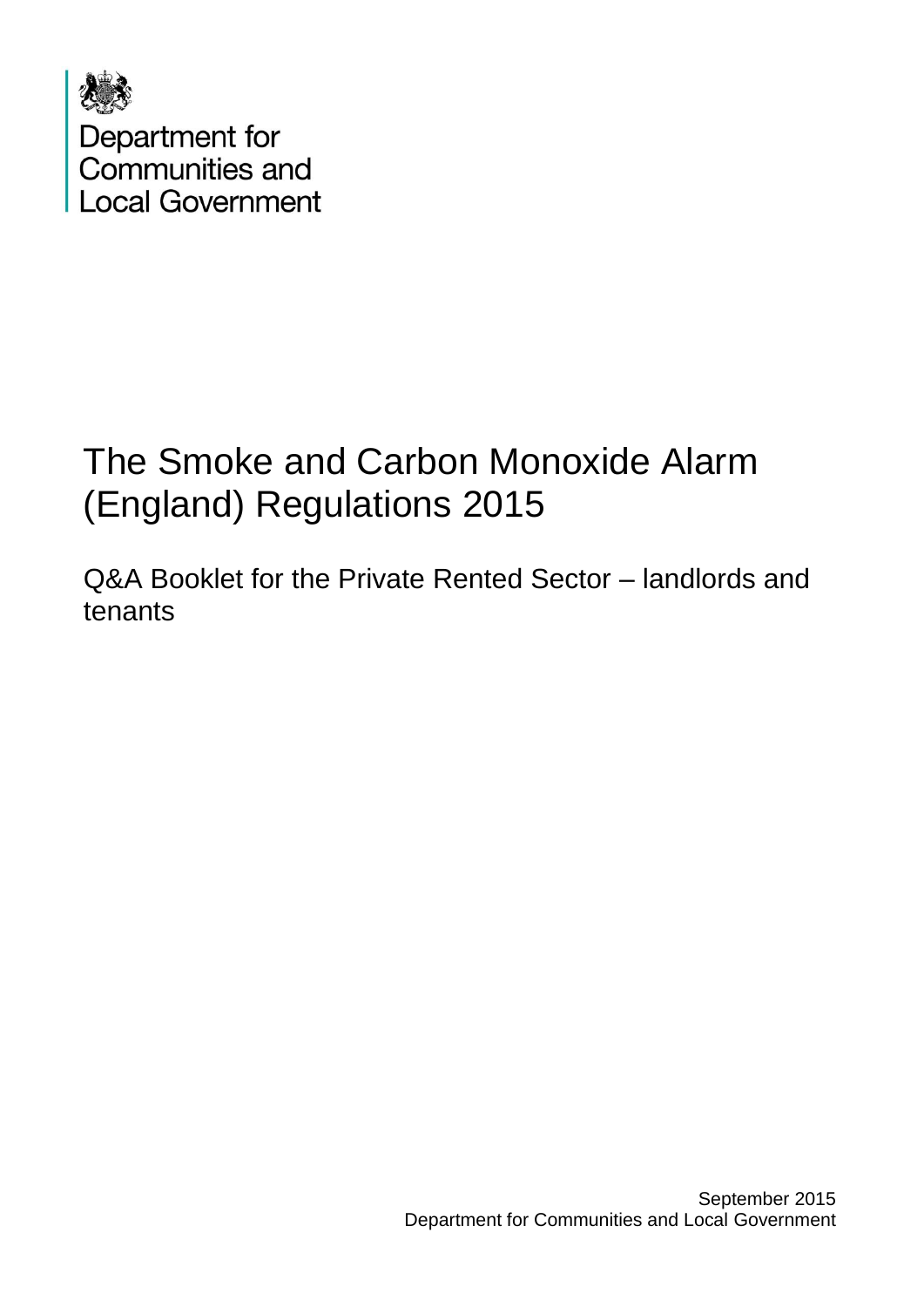

*© Crown copyright, 2015*

*Copyright in the typographical arrangement rests with the Crown.*

You may re-use this information (not including logos) free of charge in any format or medium, under the terms of the Open Government Licence. To view this licence, http://www.nationalarchives.gov.uk/doc/open[government-licence/version/3/](http://www.nationalarchives.gov.uk/doc/open-government-licence/version/3/) or write to the Information Policy Team, The National Archives, Kew, London TW9 4DU, or email: [psi@nationalarchives.gsi.gov.uk.](mailto:psi@nationalarchives.gsi.gov.uk)

This document/publication is also available on our website at [www.gov.uk/dclg](http://www.gov.uk/dclg)

If you have any enquiries regarding this document/publication, complete the form at <http://forms.communities.gov.uk/> or write to us at:

Department for Communities and Local Government Fry Building 2 Marsham Street London SW1P 4DF Telephone: 030 3444 0000

For all our latest news and updates follow us on Twitter:<https://twitter.com/CommunitiesUK>

September 2015

ISBN: 978-1-4098-4674-1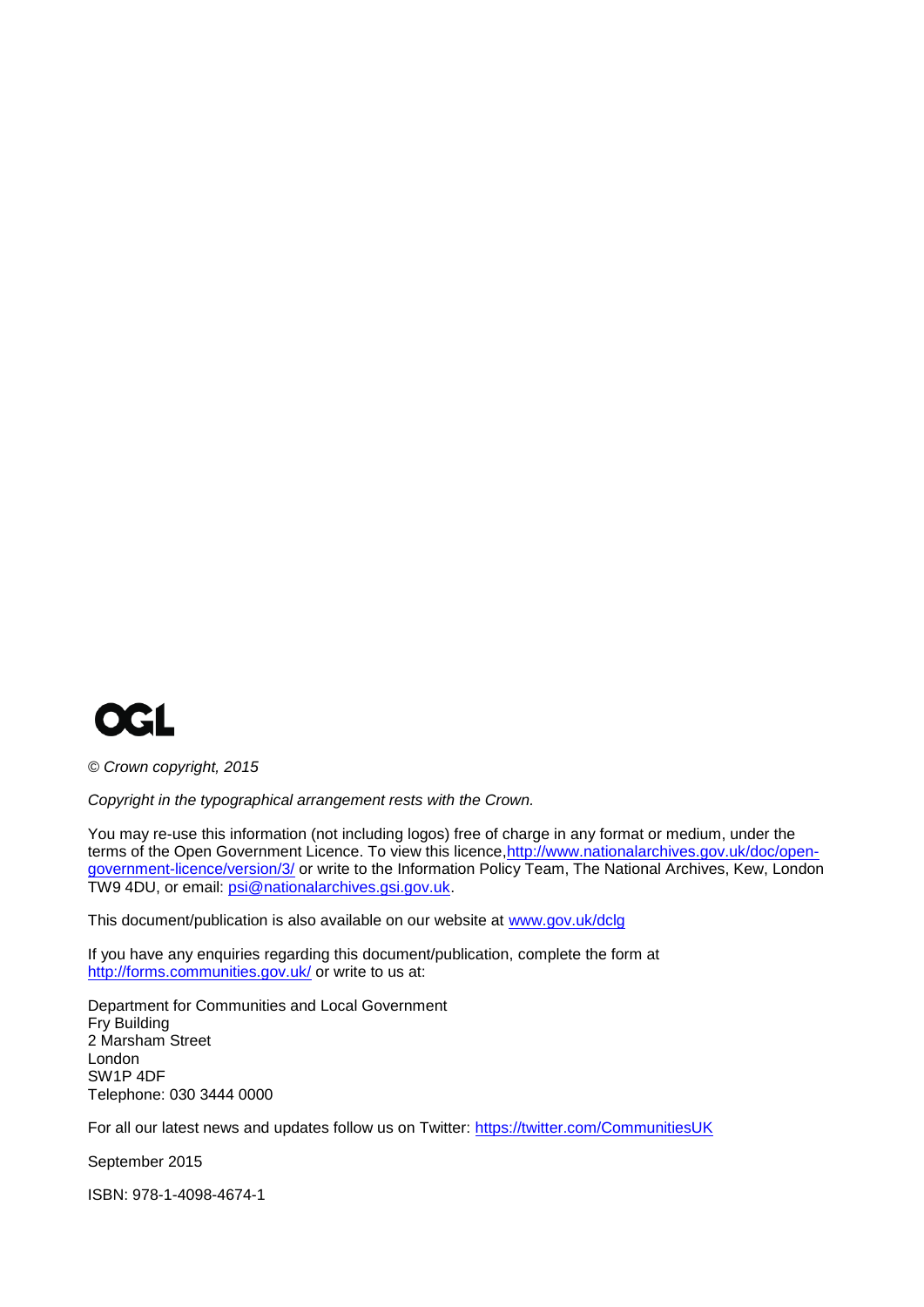## **Contents**

#### Introduction 5

#### Frequently asked questions:

### FAQ: Responsibilities 6

- 1. What do the regulations require?
- 2. Who is responsible for checking the required alarms are in working order?
- 3. Is there a 'grace' period for landlords?
- 4. When must the alarms be checked?
- 5. What if the tenant won't allow the landlord access to the premises to install the alarms or take the remedial action?

#### FAQ: Alarms 7

- 6. What type of alarm should be installed?
- 7. Can heat detectors be installed in place of smoke alarms?
- 8. Should alarms be situated in a certain place?
- 9. Does a carbon monoxide alarm need to be installed in rooms with gas appliances?

#### FAQ: Definitions 8

- 10.What do we mean by a 'relevant landlord'?
- 11.What do we mean by a 'new tenancy'?
- 12.What do we mean by a 'solid fuel burning combustion appliance'?
- 13.What do we mean by a room used 'wholly or partly as living accommodation'?
- 14.What do we mean by a 'storey'?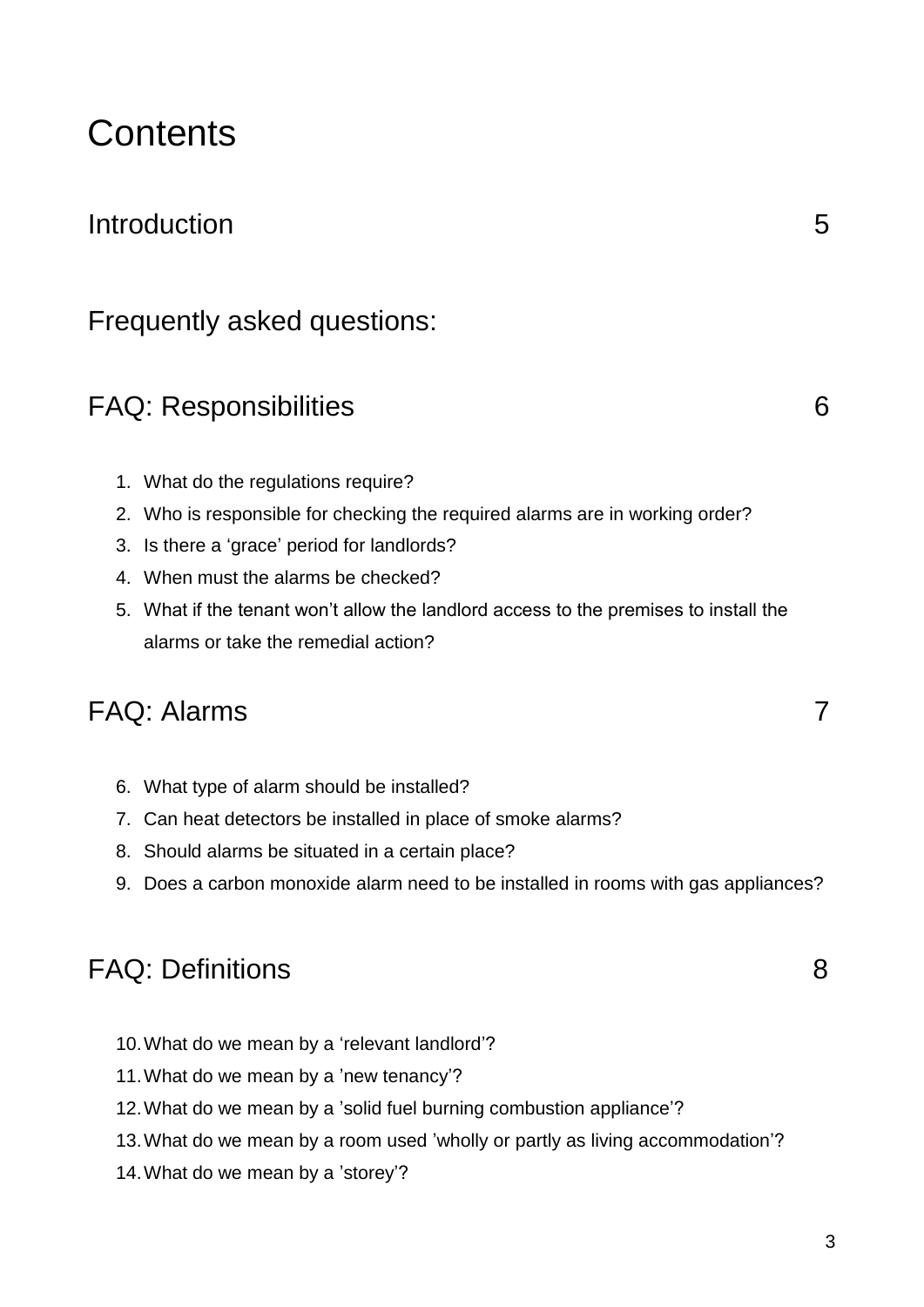## FAQ: Tenancies and exemptions and  $\sim$  9

15.Do the regulations apply where the premises are let under an existing tenancy?

- 16.What types of tenancy will be affected?
- 17.Are houses in multiple occupation (HMOs) exempt?
- 18.Do the regulations apply to social housing landlords?
- 19.Do the regulations apply to live-in landlords?

## FAQ: Assistance 10

20.Is there any assistance for landlords?

## FAQ: Enforcement 11

- 21.How does a landlord prove they have checked the alarms on the first day of the tenancy?
- 22.What happens if a landlord does not install the required alarms?
- 23.Is there a right of appeal against the penalty charge notice?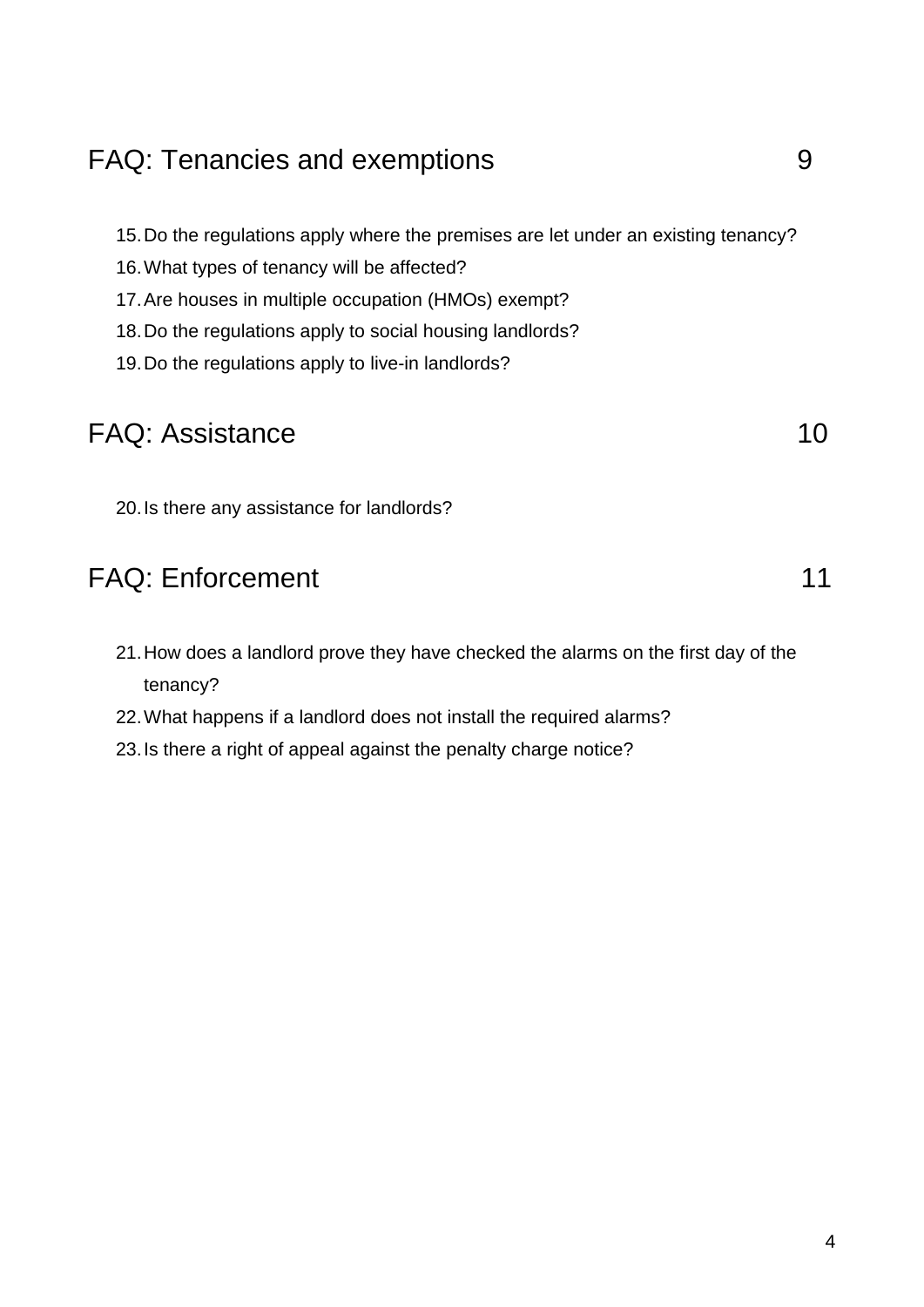## Introduction

#### This booklet is not an authoritative interpretation of the law, but intended as a general guide.

Working alarms save lives – in the event of a fire in your home you are at least four times more likely to die if there is no working smoke alarm.

The Smoke and Carbon Monoxide Alarm (England) Regulations 2015 were laid in draft in March 2015 and are currently awaiting Parliamentary approval. If they are approved, private sector landlords will be required from 1 October 2015 to have at least one smoke alarm installed on every storey of their properties and a carbon monoxide alarm in any room containing a solid fuel burning appliance (e.g. a coal fire, wood burning stove). After that, the landlord must make sure the alarms are in working order at the start of each new tenancy.

The requirements will be enforced by local authorities who can impose a fine of up to £5,000 where a landlord fails to comply with a remedial notice.

This booklet provides information about the requirements and who they apply to. It is designed as a Q&A to cover the most common situations but it cannot cover every scenario and is not a substitute for reading the *The Smoke and Carbon Monoxide Alarm (England) Regulations 2015* which can be found at: <http://www.legislation.gov.uk/ukdsi/2015/9780111133439/contents>

Please note that, as the regulations are currently awaiting Parliamentary approval, this guide only applies if the regulations are approved and therefore come into force on 1 October 2015.

Landlords should be aware that the regulations do not contain all the fire safety requirements which their premises may be subject to. There are fire safety requirements under other legislation which may be applicable, such as under Part 1 of the Housing Act 2004 and the Regulatory Reform (Fire Safety) Order 2005.

The Department will make every effort to ensure this booklet is updated when there are changes but it is the landlord's responsibility to ensure that they are applying the relevant legislation correctly.

If, after reading this booklet, you are not clear whether or how the requirements apply in your individual circumstances you should seek legal advice.

Separate guidance is available for local authorities at: [www.gov.uk/government/publications/smoke-and-carbon-monoxide-alarms-explanatory](http://www.gov.uk/government/publications/smoke-and-carbon-monoxide-alarms-explanatory-booklet-for-local-authorities)[booklet-for-local-authorities.](http://www.gov.uk/government/publications/smoke-and-carbon-monoxide-alarms-explanatory-booklet-for-local-authorities)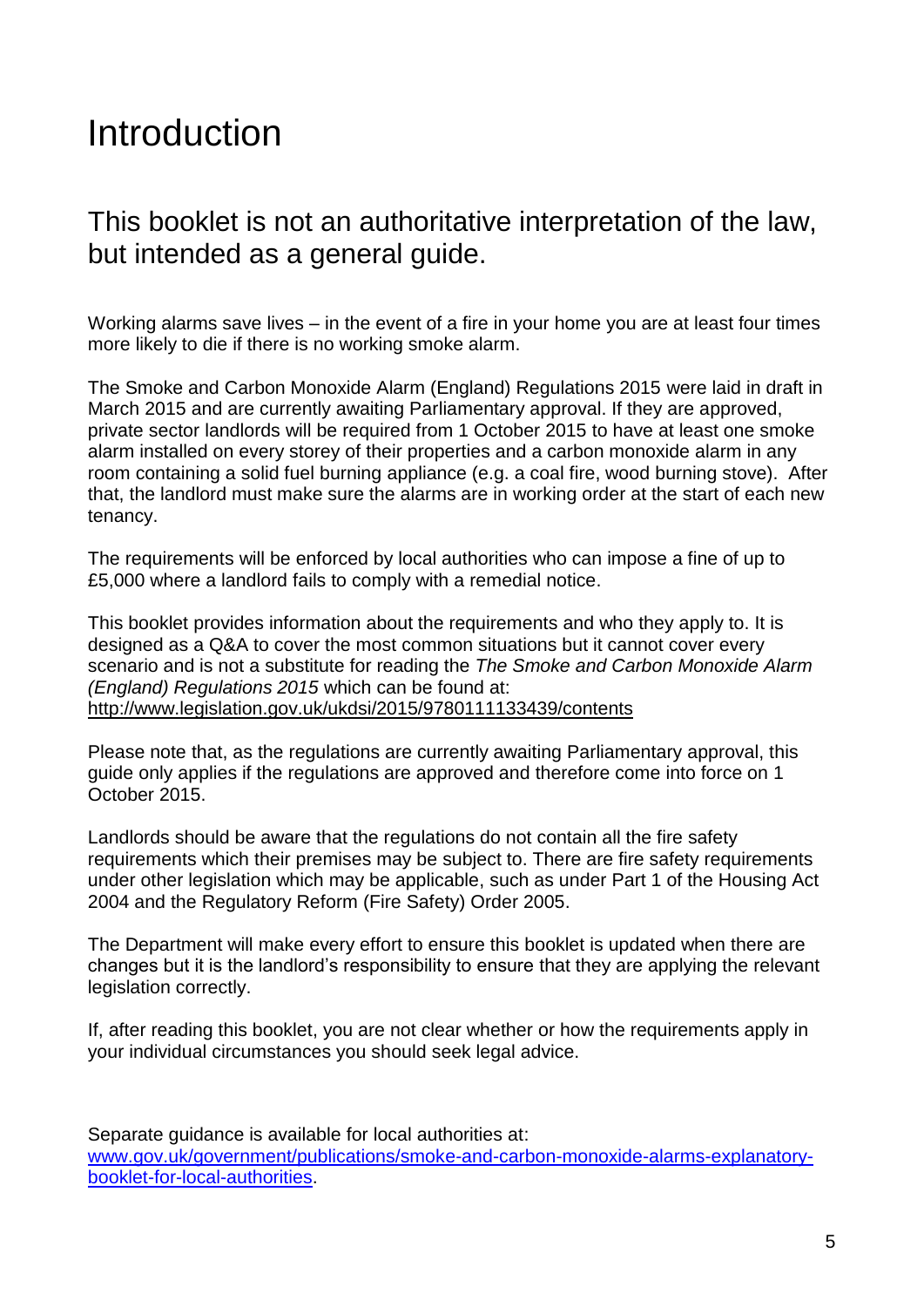# Frequently asked questions

# FAQ: Responsibilities

### 1. What do the regulations require?

The draft regulations are currently awaiting Parliamentary approval. If they are approved, private rented sector landlords will be required, from 1 October 2015, to have:

- at least one smoke alarm installed on every storey of their rental property which is used as living accommodation, and
- a carbon monoxide alarm in any room used as living accommodation where solid fuel is used.

After that, the landlord must make sure the alarms are in working order at the start of each new tenancy.

#### 2. Who is responsible for checking the required alarms are in working order?

The regulations, if approved by Parliament, will require landlords to ensure alarms are installed in their properties with effect from 1 October 2015. After that the landlord (or someone acting on behalf of the landlord) must ensure all alarms are in working order at the start of each new tenancy.

After the landlord's test on the first day of the tenancy, tenants should take responsibility for their own safety and test all alarms regularly to make sure they are in working order. Testing monthly is generally considered an appropriate frequency for smoke alarms.

If tenants find that their alarm(s) are not in working order during the tenancy, they are advised to arrange the replacement of the batteries or the alarm itself with the relevant landlord.

## 3. Is there a 'grace' period for landlords?

If the regulations are approved, landlords are expected to be compliant from 1 October 2015 when the regulations will come into force. There will be no grace period after this date to install the required alarms.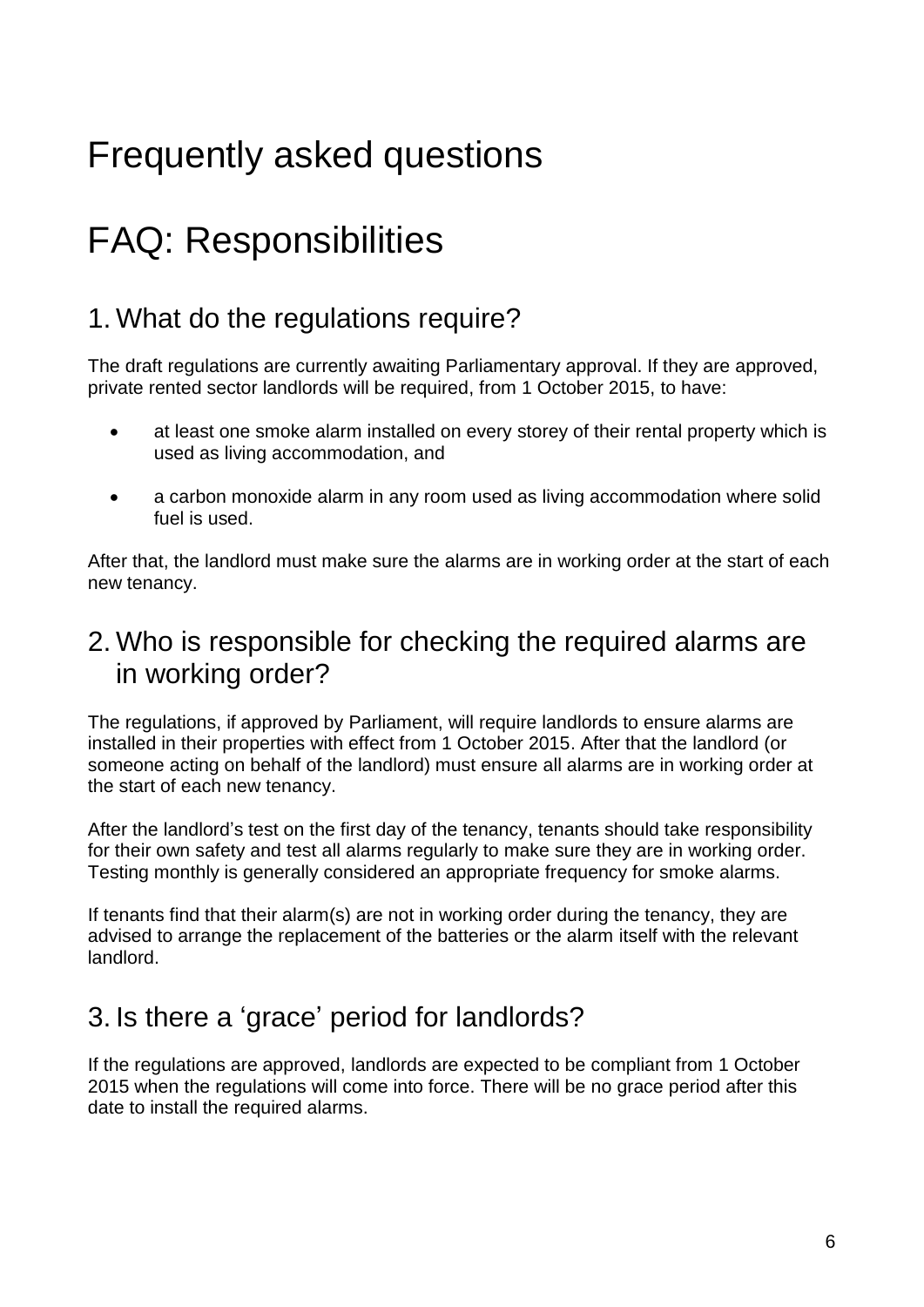### 4. When must the alarms be checked?

For each new tenancy beginning on or after 1 October 2015, landlords must check that the required alarms are in working order on the first day of the tenancy. The first day of the tenancy is the date stipulated in the tenancy agreement, even where the tenant decides to actually move into the property on a later date.

The intention of the regulations is to increase the safety of private sector tenants by ensuring that they have working alarms at the beginning of the tenancy.

#### 5. What if the tenant won't allow the landlord access to the premises to install the alarms or take the remedial action?

The landlord should write to the tenant to explain that it is a legal requirement to install the alarms and that it is for the tenant's own safety.

If the local authority has reasonable grounds to believe the landlord has not complied with the regulations a remedial notice will be issued, detailing the suspected breach and required action. If the landlord proves compliance, either by becoming compliant or proving they were already compliant, to the relevant local authority or demonstrates they have taken all reasonable steps, other than legal proceedings, to become compliant within 28 days of the notice being issued then they will be exempt from the civil penalty – which could be up to £5,000.

## FAQ: Alarms

#### 6. What type of alarm should be installed?

The proposed regulations do not stipulate the type of alarms (such as hard wired or battery powered) to be installed. Landlords should make an informed decision and choose the best alarms for their properties and tenants.

## 7. Can heat detectors be installed in place of smoke alarms?

No. The regulations require smoke alarms to be installed on every storey and a carbon monoxide alarm in any room containing a solid fuel burning appliance. Heat detectors are not a replacement for smoke alarms.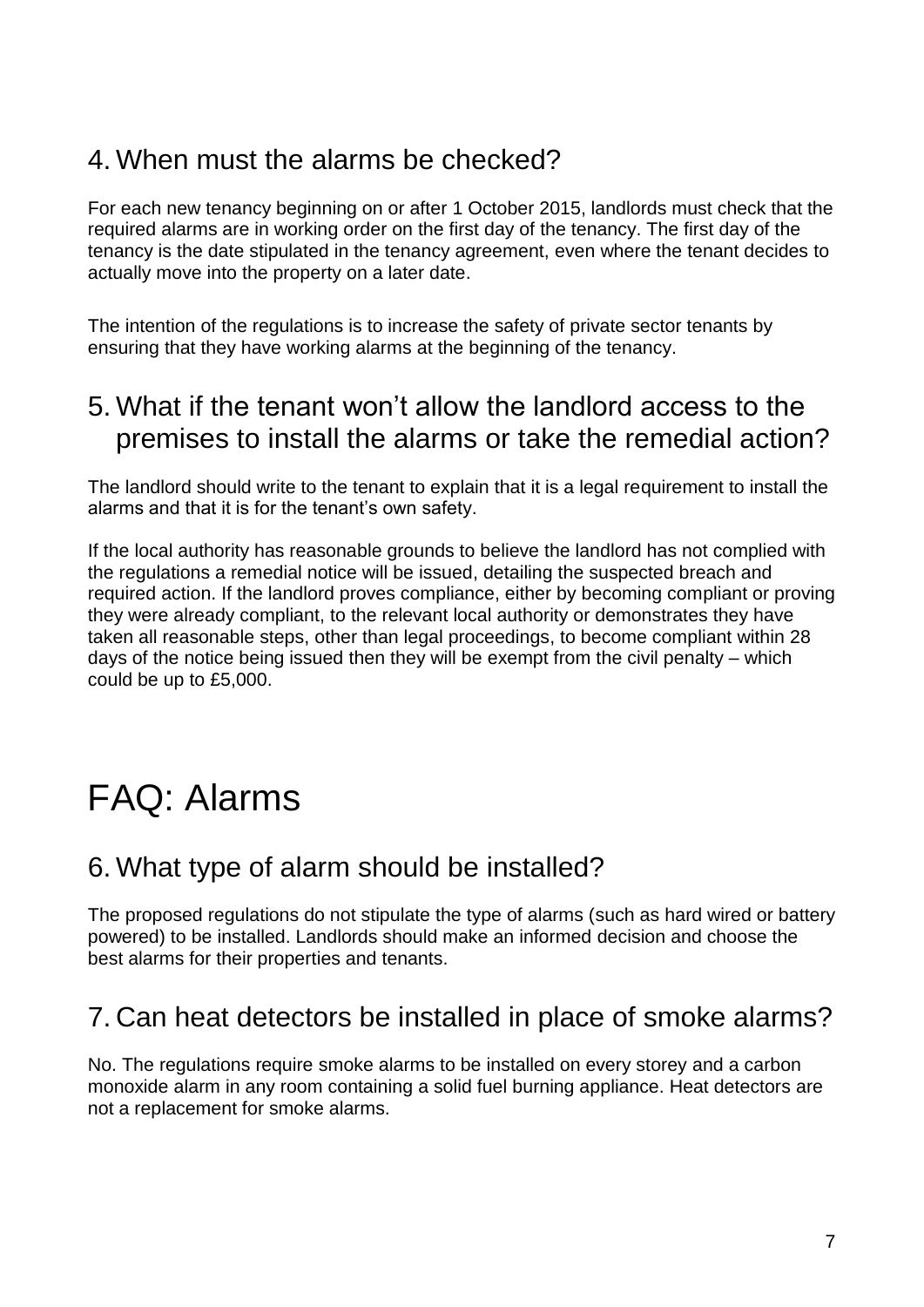## 8. Should alarms be situated in a certain place?

The regulations do not stipulate where the alarms should be placed, just that at least one smoke alarm should be on every storey and a carbon monoxide alarm in every room containing a solid fuel burning appliance.

You should follow the individual manufacturer's instructions when installing the alarms. However, in general, smoke alarms should be fixed to the ceiling in a circulation space, i.e. a hall or a landing, and carbon monoxide alarms should be positioned at head height, either on a wall or shelf, approximately 1-3 metres away from a potential source of carbon monoxide. If needed, your local fire and rescue authority may be able to provide further advice on installation or you can download fire safety information from [www.gov.uk/firekills.](https://www.gov.uk/firekills)

#### 9. Does a carbon monoxide alarm need to be installed in rooms with gas or oil appliances?

No. Carbon monoxide alarms will only be required in rooms containing a solid fuel burning appliance (i.e. rooms containing an open fire, log burning stove, etc.).

However, as gas appliances can emit carbon monoxide, we would expect and encourage reputable landlords to ensure that working carbon monoxide alarms are installed in rooms with these.

# FAQ: Definitions

#### 10. What do we mean by a 'relevant landlord'?

A 'relevant landlord' is the immediate landlord in respect of the tenancy.

#### 11. What do we mean by a 'new tenancy'?

A 'new tenancy' is a tenancy agreement that begins on or after 1 October 2015 and is not a renewal of a previous tenancy agreement.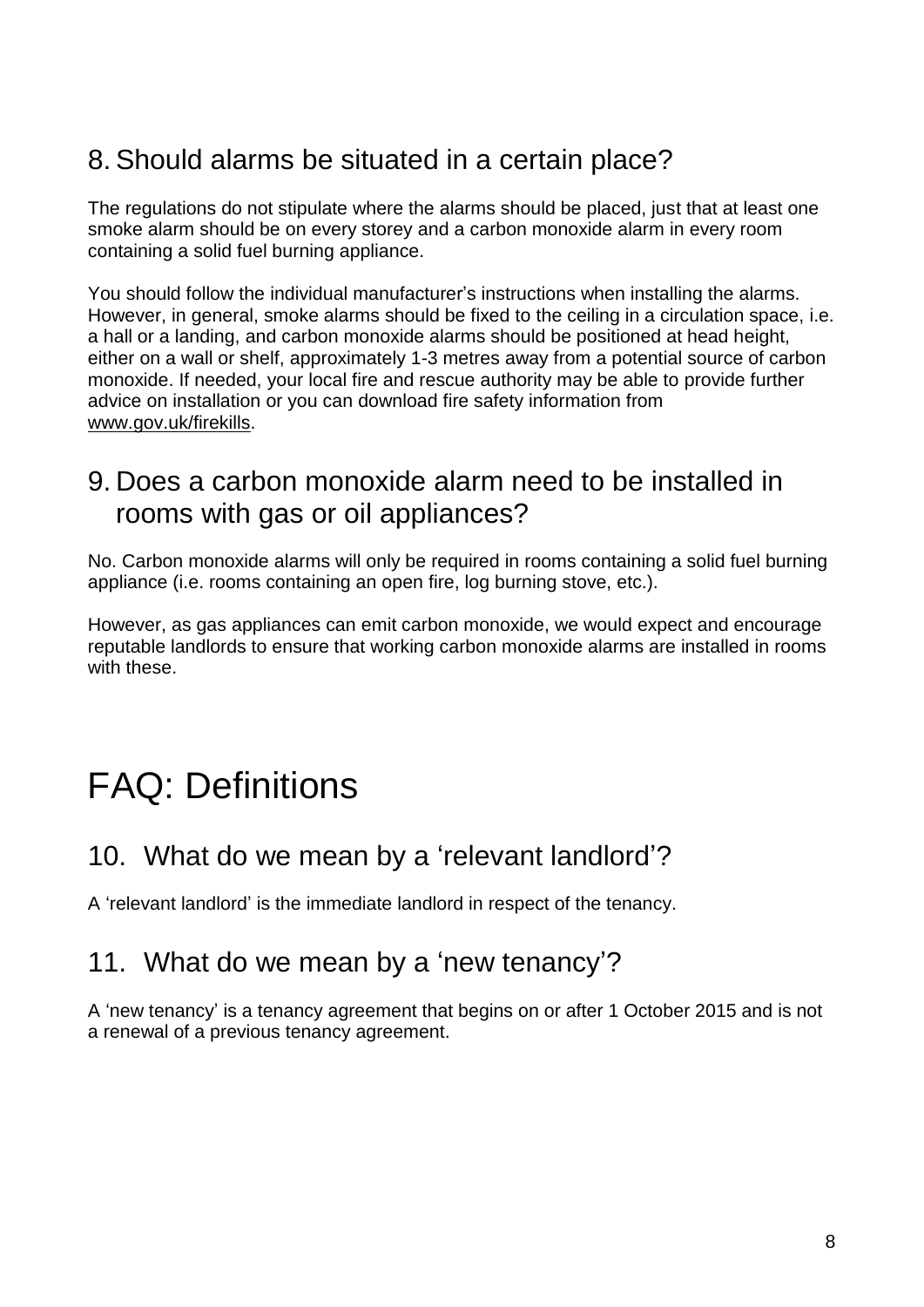#### 12. What do we mean by a 'solid fuel burning combustion appliance'?

Carbon monoxide alarms must be installed in rooms containing an appliance that burns solid fuel. This means appliances that are powered using a type of solid fuel, such as coal, wood, etc.

In the Department's view, a non-functioning purely decorative fireplace would not constitute a solid fuel burning combustion appliance.

#### 13. What do we mean by a room used 'wholly or partly as living accommodation'?

The regulations require a smoke alarm to be installed on every storey of the premises on which there is a room used wholly or partly as living accommodation. A carbon monoxide alarm must be installed in any room which is used wholly or partly as living accommodation and contains a solid fuel burning appliance. In general, a room is classed as 'living accommodation' if it is used for the primary purposes of living, or is a room in which a person spends a significant amount of time. The regulations specifically stipulate that a bathroom or lavatory would be classed as living accommodation.

#### 14. What do we mean by a 'storey'?

A smoke alarm must be installed on every storey of the premises on which there is a room used wholly or partly as living accommodation. "Storey" is not defined in the regulations. It should be given its ordinary meaning. In the Department's view, for the purpose of these regulations, a mezzanine floor would not be considered a storey.

## FAQ: Tenancies and Exemptions

#### 15. Do the regulations apply where the premisies are let under an existing tenancy?

Yes. The regulations will require private sector landlords to install at least one smoke alarm on each storey of the premises, and a carbon monoxide alarm in any room containing a solid fuel burning appliance, with effect from 1 October 2015.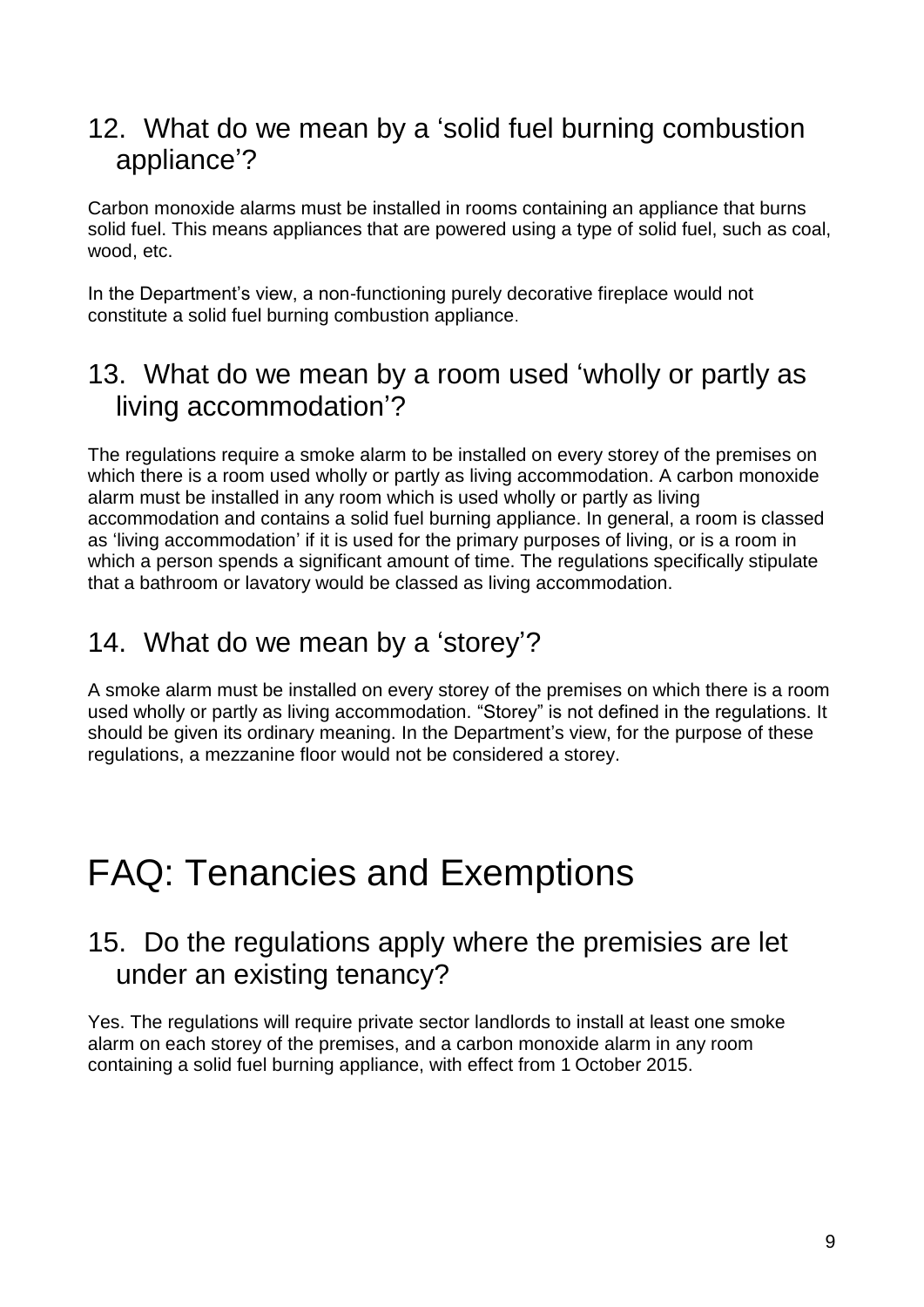## 16. What types of tenancy will be affected?

The regulations will apply to any tenancy, lease or licence of residential premises in England that gives somebody the right to occupy all or part of the premises as their only or main residence in return for rent.

There are some exemptions (such as for long leases) – more information on these is given in the Schedule to the draft regulations, a link for which is given in the introduction to this booklet.

## 17. Are houses in multiple occupation (HMOs) exempt?

The regulations apply to unlicensed HMOs. Licensed HMOs are exempt from Parts 1 to 5 of the regulations but only because the regulations also amend the HMO licensing obligations in the Housing Act 2004 so as to impose similar requirements.

## 18. Do the regulations apply to social housing landlords?

No. At present, private rented sector properties have fewer working alarms installed than other types of housing tenures – these regulations are designed to ensure all privately rented homes are equipped with working smoke alarms at the start of each new tenancy, and where necessary, working carbon monoxide alarms.

#### 19. Do the regulations apply to live-in landlords?

No. If the occupier shares the accommodation with the landlord or landlord's family then these regulations will not apply. For the purposes of the regulations, a landlord is considered to share accommodation with the tenant if they share an amenity such as a kitchen or living room. The regulations are not aimed at owner-occupied properties.

# FAQ: Assistance

#### 20. Is there any assistance for landlords?

The Government has funded local fire and rescue authorities to purchase a limited number of alarms for free distribution to landlords. Fire and rescue authorities have been asked to distribute the alarms and offer appropriate installation advice. While fire and rescue authorities may offer to fit alarms, this service is at the authorities' discretion and landlords should be prepared to install their own alarms.